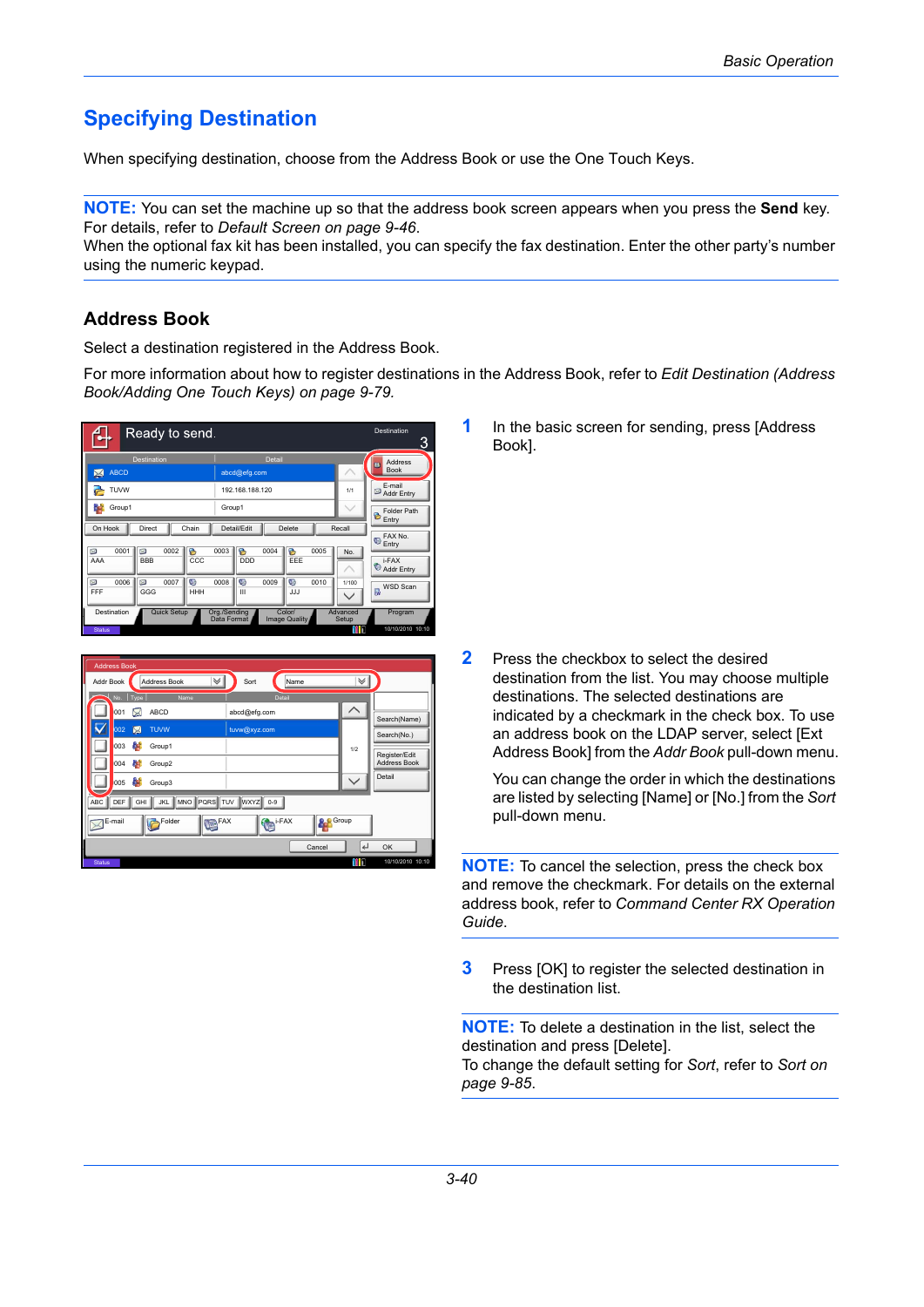#### **Destination Search**

Destinations registered in the Address Book can be searched. Advanced search by type or by initial letter is also available.

|     | <b>Address Book</b>                       |                         |                                      |
|-----|-------------------------------------------|-------------------------|--------------------------------------|
|     | $\checkmark$<br>Address Book<br>Addr Book | Sort<br>Name            | V                                    |
|     | Dest.   No.   Type<br>Name                | Detail                  |                                      |
| (1) | ABCD<br>0001<br>X                         | abcd@efg.com            | Search(Name)                         |
|     | 0002<br><b>TUVW</b>                       | tuvw@xyz.com            |                                      |
|     | a.<br>0003<br>Group1                      |                         | Search(No.)                          |
|     | af.                                       |                         | 1/2<br>Register/Edit<br>Address Book |
|     | 0004<br>Group2                            |                         | Detail                               |
|     | M<br>0005<br>Group3                       |                         | $\checkmark$                         |
| (3) | JKL MNO PORS TUV<br>ABC<br>DEF<br>GHI     | <b>WXYZ</b><br>$0 - 9$  |                                      |
| 4   | Folder<br>FAX<br>E-mail                   | i-FAX<br><b>O</b> Group |                                      |
|     |                                           | Cancel                  | با<br>OK                             |
|     | <b>Status</b>                             |                         | 10/10/2010 10:10<br>Ш                |

| <b>Keys</b><br>used | <b>Search type</b>                   | <b>Subjects searched</b>                                                                                                                                                                                                                                                                                                                                                                                  |
|---------------------|--------------------------------------|-----------------------------------------------------------------------------------------------------------------------------------------------------------------------------------------------------------------------------------------------------------------------------------------------------------------------------------------------------------------------------------------------------------|
|                     | Search by name                       | Search by registered name.                                                                                                                                                                                                                                                                                                                                                                                |
| 2                   | Search by address<br>number          | Search by registered address number.                                                                                                                                                                                                                                                                                                                                                                      |
| 3                   | Advanced search<br>by initial letter | Advanced search by initial letter of registered name.                                                                                                                                                                                                                                                                                                                                                     |
| 4                   | Advanced search<br>by destination    | Advanced search by type of registered destination<br>(E-mail, Folder (SMB/FTP), FAX, i-FAX or Group).<br>(FAX: Only when the optional fax kit is installed.i-FAX:<br>Only when the optional internet fax kit is installed).<br>You can set this function up so that destination types<br>are selected when the address book is displayed.<br>For more information, refer to Narrow Down on page 9-<br>85. |

The procedures for using the different search modes are explained below.

#### **Search by name**

Press [Search(Name)] and enter the required name.

#### **Search by address number**

Press [Search(No.)] and enter the address number you wish to search.

**Advanced search by initial letter**

Press the key for the required initial letter.

**Advanced search by destination**

Press any of [E-mail], [Folder], [FAX], [i-FAX] or [Group]. The destinations registered by that type are displayed.